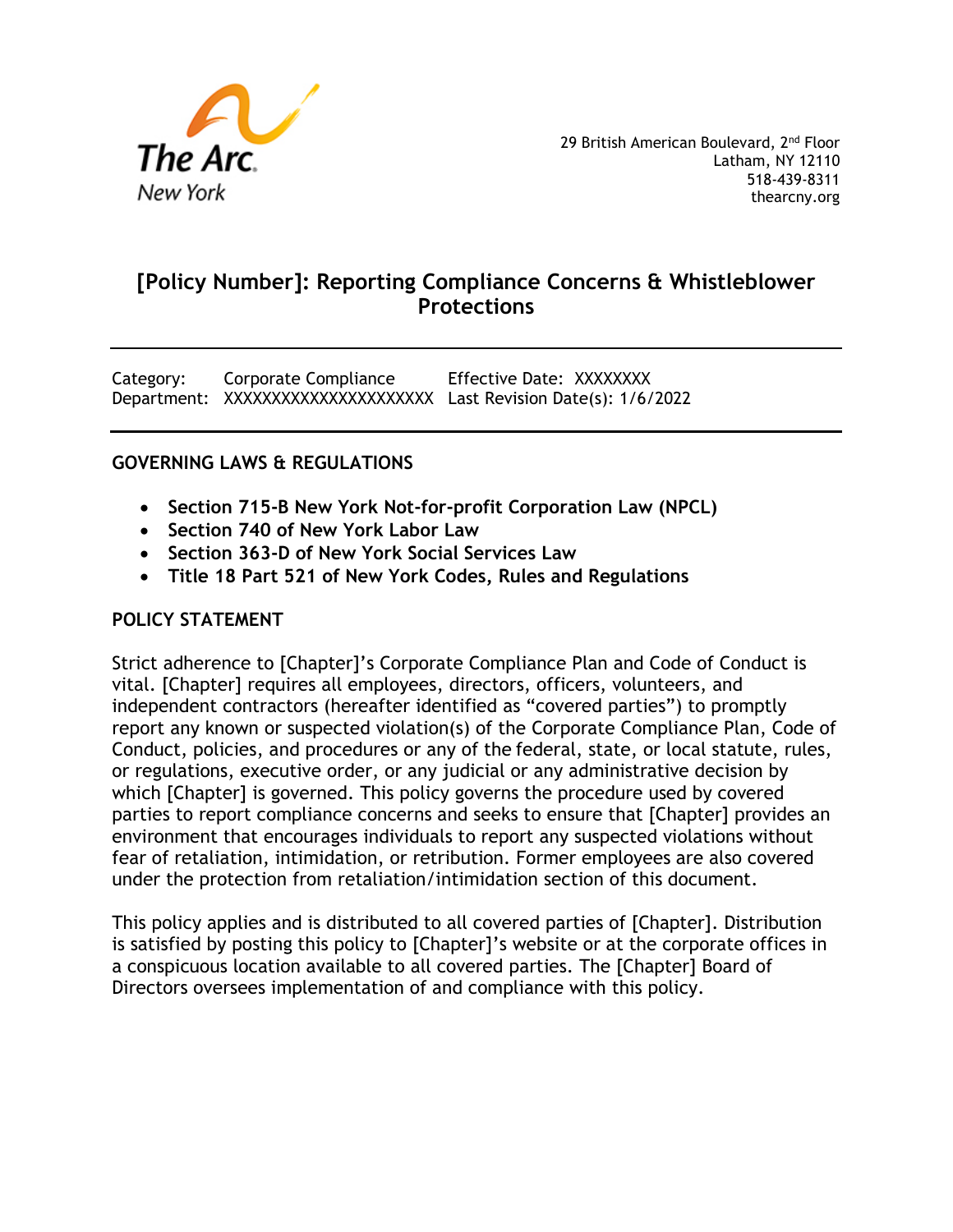

Category: Corporate Compliance Effective Date: XXXXXXXX Department: XXXXXXXXXXXXXXXXXXXXXXXXX Last Revision Date(s): 1/6/2022

#### **PROCEDURE**

A. Duty to Report.

Covered parties are encouraged to report any known or suspected violations of the aforementioned areas by which [Chapter] is governed to their supervisor, manager, the Compliance Officer or through [Chapter]'s Compliance Hotline. This duty has limited exemptions to report, as detailed in section B of this policy.

1. Reporting Through [Chapter]'s Compliance Hotline

Covered parties may report their compliance concerns confidentially to the [Chapter] Compliance Hotline. The Compliance Hotline telephone number is [insert Hotline number]. Callers to the Compliance Hotline may make reports anonymously. No caller is required to disclose their identity, and no attempt should be made to trace the source of the call or identity of the caller when the caller requests anonymity.

If a caller has revealed their identity, confidentiality is maintained to the extent practicable and allowed by law. However, callers should be aware that it may not be possible to preserve anonymity if they identify themselves, provide other information that identifies them, the investigation reveals their identity, or they inform people that they have called the Compliance Hotline. Callers should also be aware that [Chapter] is legally required to report certain crimes or potential crimes and infractions to external governmental agencies.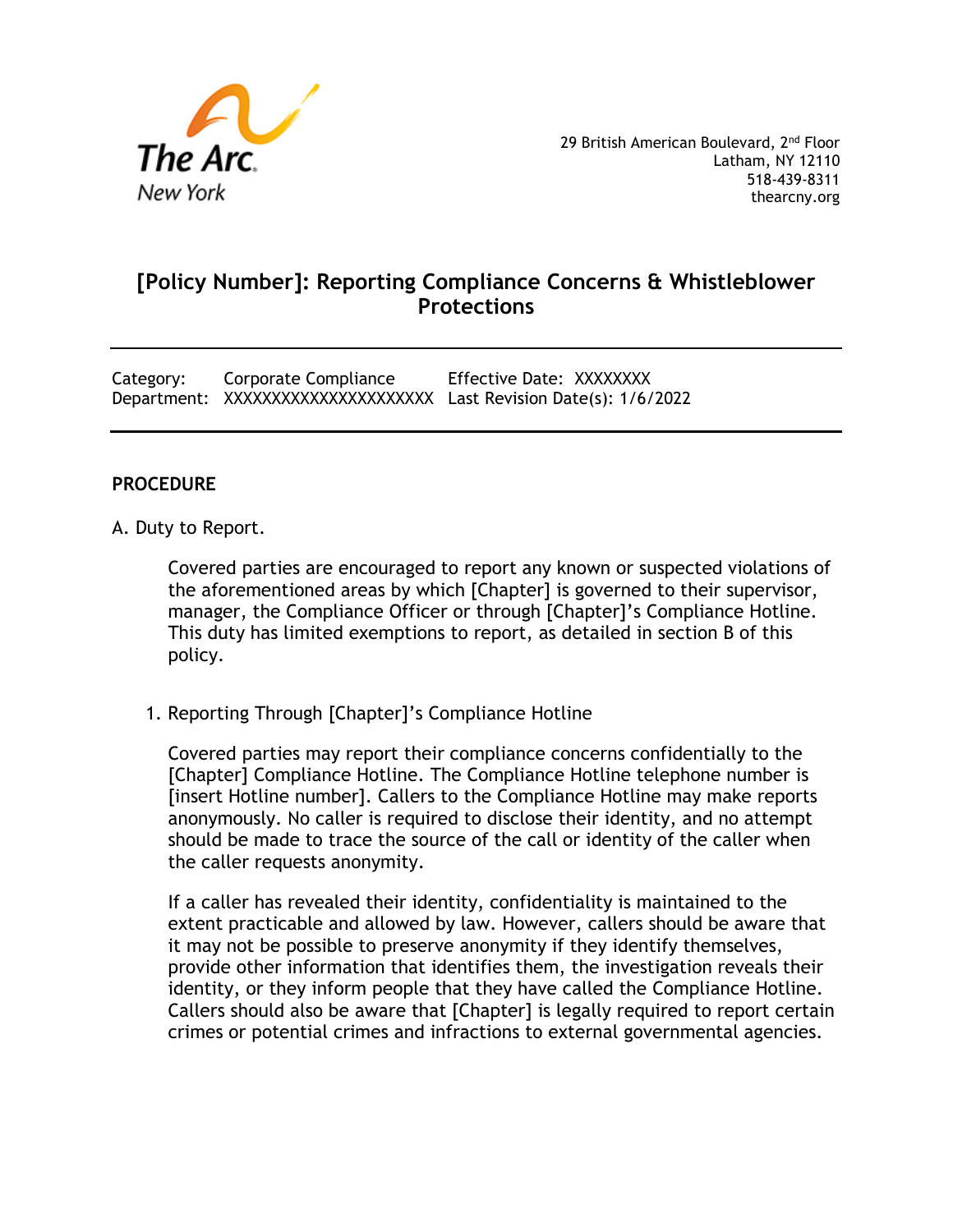

Category: Corporate Compliance Effective Date: XXXXXXXX Department: XXXXXXXXXXXXXXXXXXXXXX Last Revision Date(s): 1/6/2022

The Compliance Hotline telephone number is visibly posted in a manner consistent with employee notification in locations frequented by [Chapter] employees, directors, officers, and volunteers.

2. Confidentiality of Reports

[Chapter] treats all reports made under this policy confidentially and works to protect the identity of the individual who has made a report to the maximum extent possible consistent with fair and vigorous enforcement of the Corporate Compliance Program and Code of Conduct while also fulfilling [Chapter's] obligation to disclose matters to governmental agencies, as necessary.

3. Tracking/Investigation of Reports

Any manager or supervisor who receives a report of a suspected violation completes a Complaint Intake Form (*See* Exhibit A). A copy of the completed Complaint Intake Form is immediately directed to the Compliance Officer. In addition, the Compliance Officer or their designee completes a Complaint Intake Form for all reports received through the Compliance Office, [Chapter]'s Compliance Hotline or otherwise.

Upon receipt of a Complaint Intake Form, the Compliance Officer or their designee investigates the complaint in accordance with [Chapter]'s [compliance investigation policy].

The Compliance Officer or their designee prepares a report to the Board or its authorized committee annually summarizing incidents reported, investigatory findings and any corrective actions taken.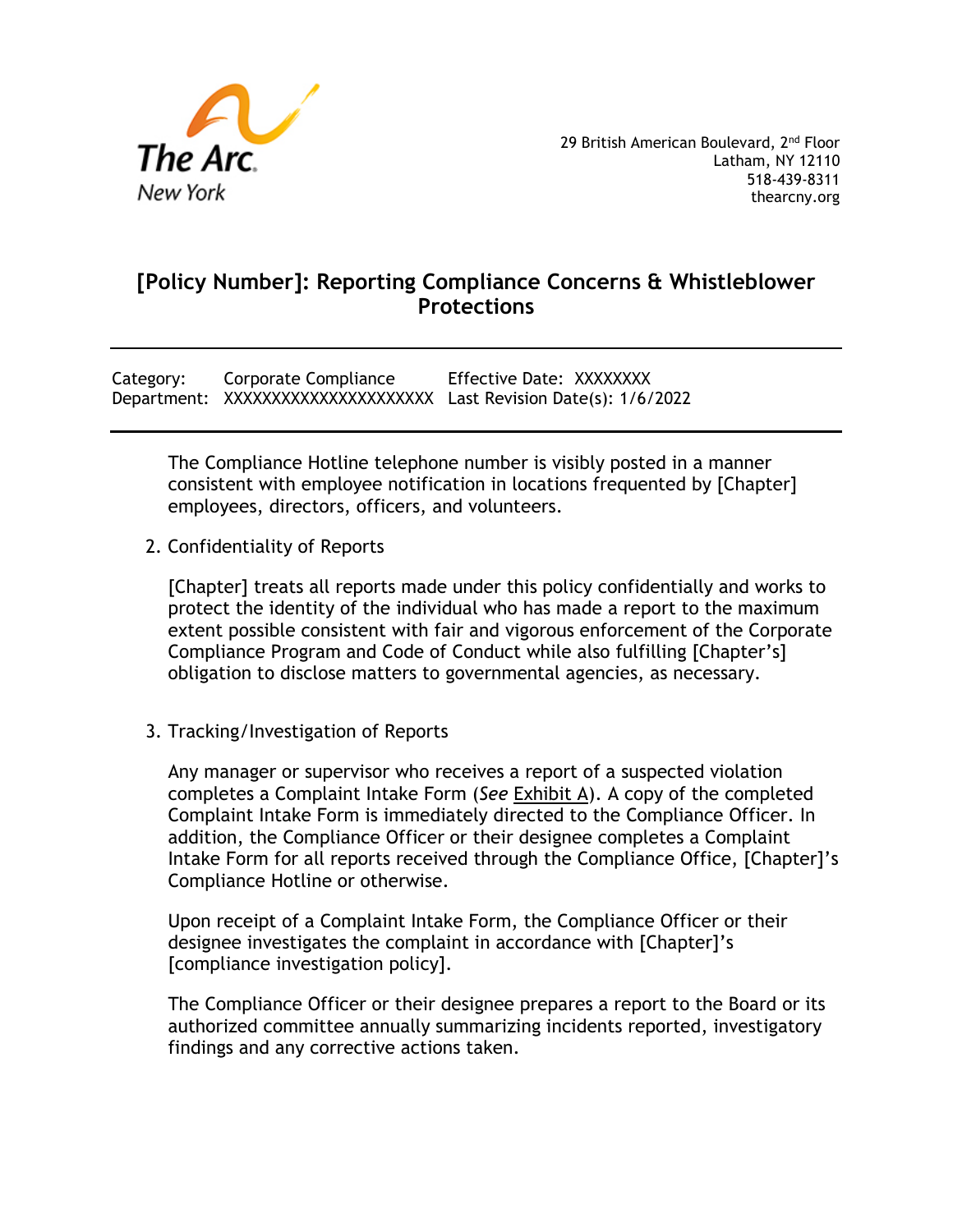

Category: Corporate Compliance Effective Date: XXXXXXXX Department: XXXXXXXXXXXXXXXXXXXXXXXXX Last Revision Date(s): 1/6/2022

The person who is the subject of the whistleblower complaint may not be present or participate in board or committee deliberations or vote on the matter relating to the complaint (except that nothing prohibits the person from providing background information or answering questions before deliberations/voting begin).

#### B. Protection from Retaliation/Intimidation

1. General Principles

[Chapter] does not threaten or impose any adverse employment action, including discharge, suspension, demotion, intimidation, harassment, discrimination, or any other adverse action as defined in Section 740 of New York Labor Law in retaliation to a covered party or former employee who discloses or threatens to disclose to any public body as defined in Section 740 of New York Labor law, whether within the scope of their job duties. This includes employment action that adversely impacts a former employee's current or future employment. Specifically, no adverse employment action will be taken when a covered party or former employee discloses or threatens to disclose any violation of any aforementioned areas governed by [Chapter]. This includes, but is not limited to, any activity, policy, or practice by [Chapter] that the covered party reasonably believes presents a substantial and specific danger to public health or safety, constitutes improper quality of care to people receiving supports and services, or constitutes health care fraud.

The protections within this section apply when a covered party makes a good faith effort to notify [Chapter] of any known or suspected violation(s) of the aforementioned areas governing the Chapter. "Good faith" means the individual believes the potential violation occurred while reporting it. The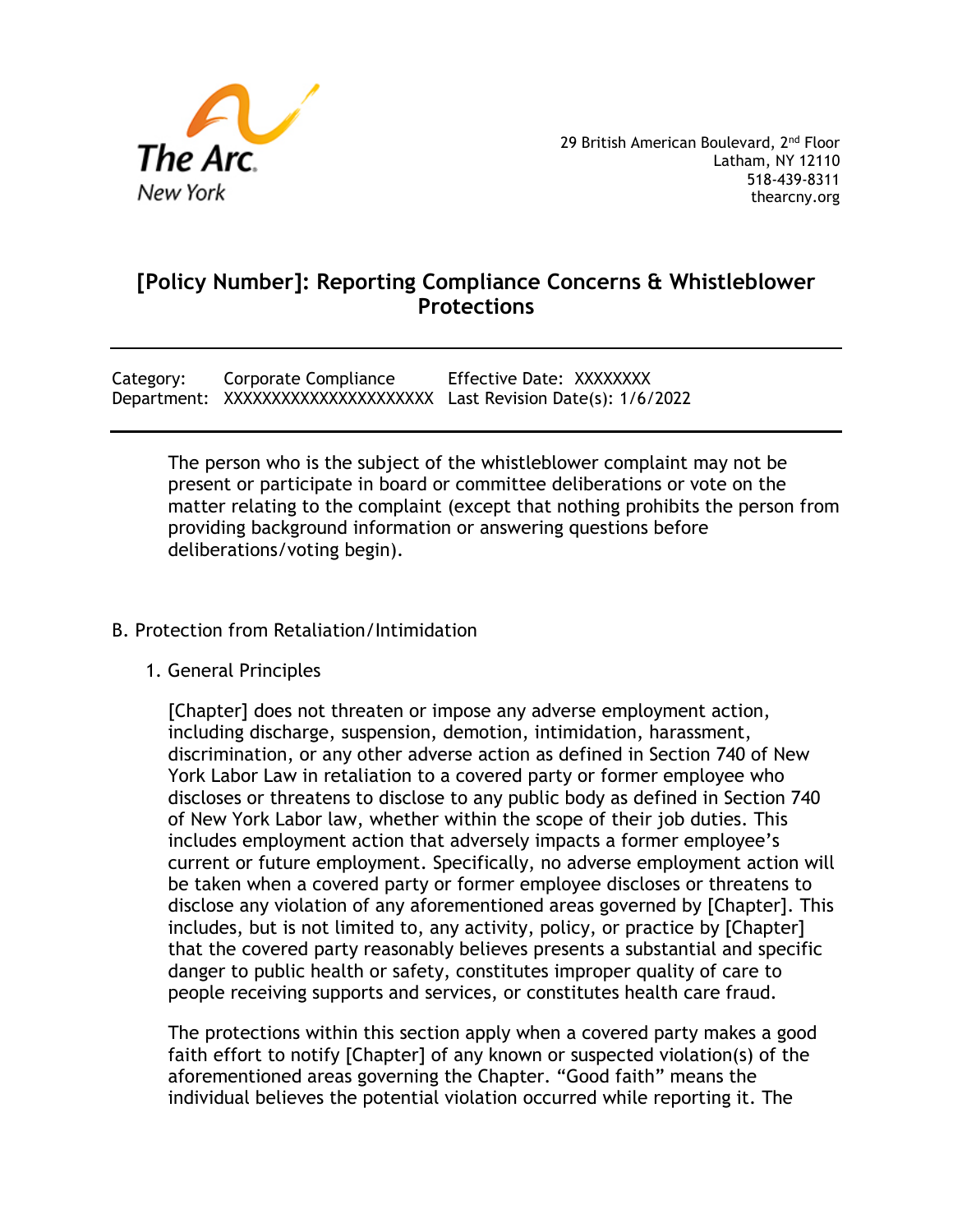

Category: Corporate Compliance Effective Date: XXXXXXXX Department: XXXXXXXXXXXXXXXXXXXXXXXXX Last Revision Date(s): 1/6/2022

covered party must adhere to the reporting procedures in this policy with the exception of circumstances where there is an imminent and serious danger to public health or safety, the covered party believes that reporting to the Chapter would result in the destruction of evidence or concealment of the known/suspected violation(s), the known/suspected violation could reasonably be expected to lead to endangering the welfare of a minor or the physical harm to the covered party or any other person, or the covered party reasonably believes that the Chapter is already aware of the known/suspected violation(s) and will not take corrective action.

A covered party may seek remedy for alleged retaliatory action for up to two years after the alleged retaliatory action occurred.

[Chapter] prohibits adverse employment actions when employees object to or refuse to participate in any activity, policy, or practice in violation of a law, rule, or regulation. All covered parties are prohibited from engaging in any act, conduct or behavior which results in, or is intended to result in retaliation or retribution against, or intimidation of, any individual for reporting their concerns relating to a possible violation of any aforementioned areas by which [Chapter] is governed.

Further, [Chapter] does not impose any disciplinary or other action in retaliation, including intimidation, harassment, and discrimination, against individuals who provide information or testify before any public body conducting an investigation, hearing, or inquiry into any violation of law, rule, or regulation by [Chapter].

This Policy's non-intimidation/non-retaliation provisions do not permit covered parties to avoid the consequences of their wrongdoing by reporting such wrongdoing. Disciplinary actions taken against a covered party who reports their own wrongdoing result from the wrongdoing itself, not the reporting of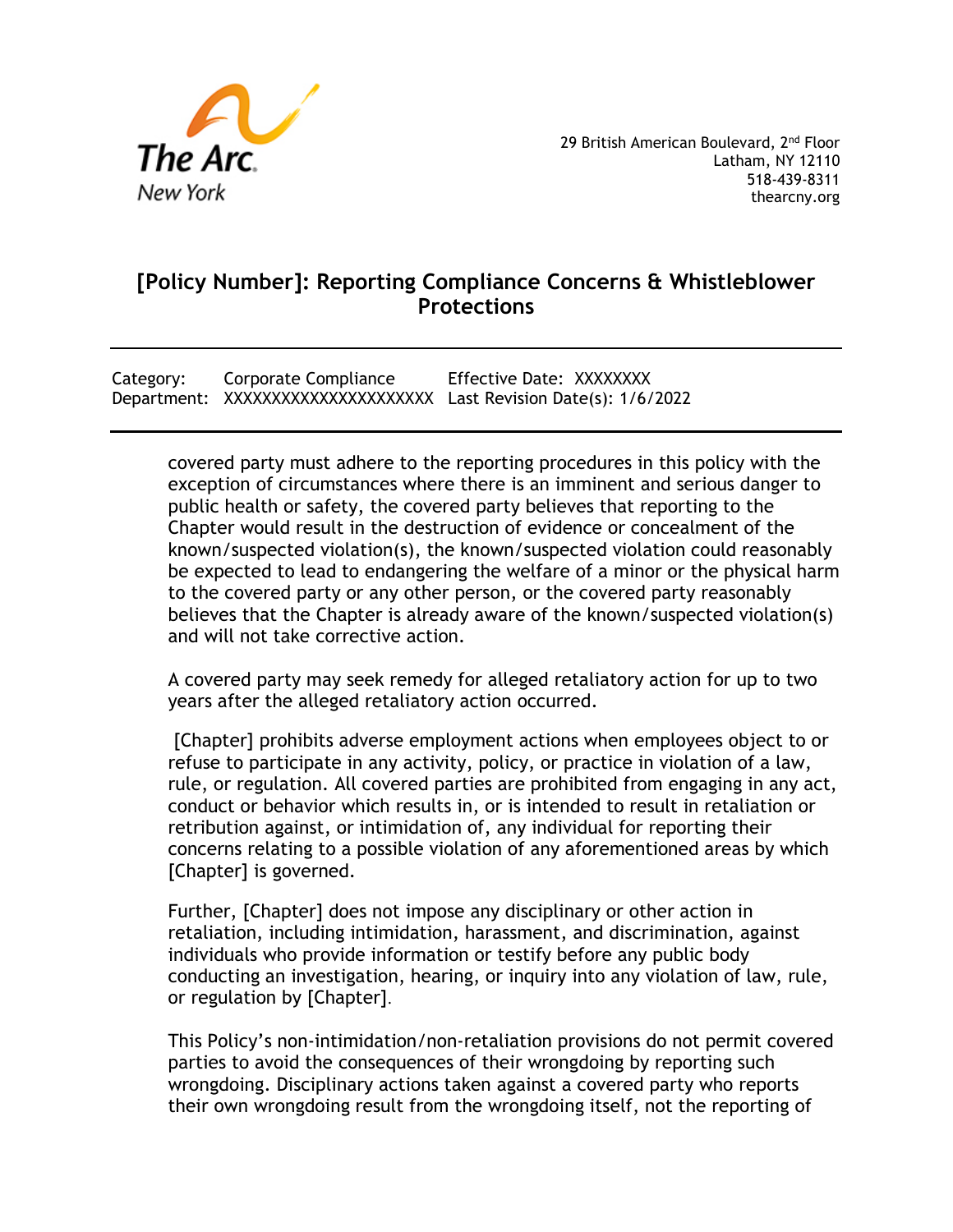

Category: Corporate Compliance Effective Date: XXXXXXXX Department: XXXXXXXXXXXXXXXXXXXXXXXXX Last Revision Date(s): 1/6/2022

such wrongdoing and, therefore, are not considered acts of intimidation, retaliation, or retribution. However, self-reporting may be considered in determining the appropriate disciplinary action to be taken.

2. Reporting Complaints.

If a [Chapter] covered party believes in good faith that they have been intimidated or retaliated against for initiating a report or complaint or for participating in any investigation, hearing, or inquiry related to such report or complaint, then the covered party should report the intimidation/retaliation to their supervisor, manager, the Compliance Officer or [Chapter]'s Compliance Hotline as soon as possible. The report should provide a thorough account of the incident(s); it should include names, dates of specific events (if available), names of any witnesses and the location or name of any document in support of the alleged retaliation.

[Chapter] conducts a thorough and objective investigation of the incident(s).

Adverse actions in retaliation for a covered parties' report or complaint may result in discipline, up to and including termination.

3. Discipline.

Any disciplinary action for violation of the Corporate Compliance Plan, Code of Conduct, policies and procedures or any of the laws, rules or regulations by which [Chapter] is governed are imposed under [Chapter]'s [Discipline Policy].

If a covered party makes a frivolous, malicious, or knowingly false report or complaint under this Policy, the covered party is subject to appropriate discipline, up to and including termination of employment and/or contract.